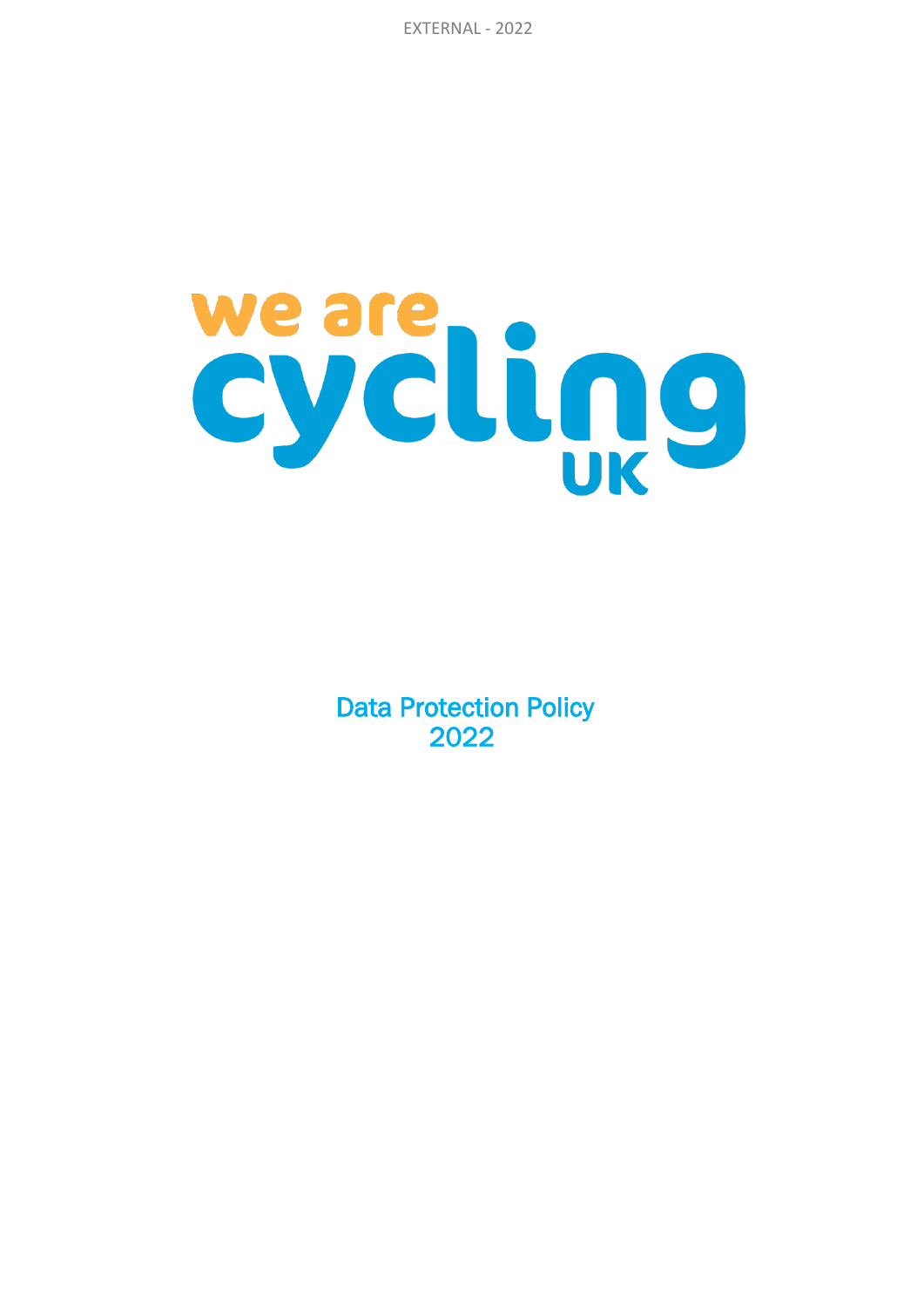| Data subject – any living individual who is the subject of personal data held by an |  |
|-------------------------------------------------------------------------------------|--|
|                                                                                     |  |
|                                                                                     |  |
|                                                                                     |  |
|                                                                                     |  |
|                                                                                     |  |
|                                                                                     |  |
|                                                                                     |  |
|                                                                                     |  |
|                                                                                     |  |
|                                                                                     |  |
|                                                                                     |  |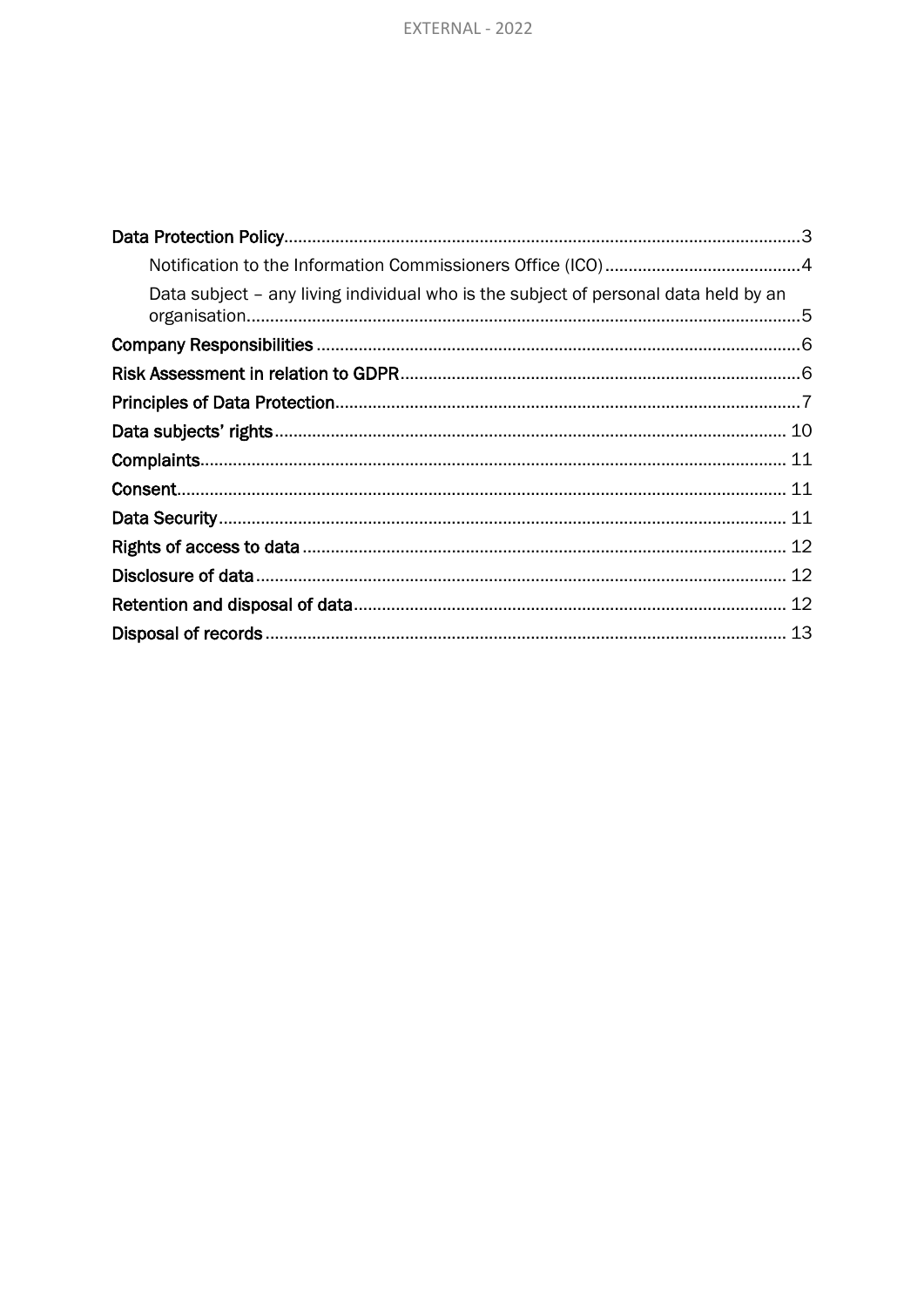# Data Protection Policy

The Organisation needs to collect and use certain types of information about staff, clients and other individuals who meet the company to operate. In addition, it may be required by law to collect and use certain types of information to comply with statutory obligations of Local Authorities, government agencies and other bodies.

This personal information must be dealt with properly however it is collected, recorded and used – whether on paper, in a computer, or recorded on other material - and there are safeguards to ensure this is within the EU General Data Protection Regulation and the Data Protection Act 2018.

We regard the lawful and correct treatment of personal information as very important to successful operations, and to maintaining confidence between those with whom we deal and ourselves. We ensure that our Organisation treats personal information lawfully and correctly.

Most businesses hold personal data on their customers, employees and partners. The explosion in the use of the Internet, electronic communication and computerisation of business data has led to an increase in the importance of privacy. Breaches of computerised data security have prompted the introduction of legislation on a national and European level.

These include:

- Human Rights Act 1998
- Freedom of Information Act 2000
- Privacy and Electronic Communications Regulations 2003
- Regulation of Investigatory Powers Act 2000
- Telecommunications (Lawful Business Practice) Interception of Communications Regulations 2000
- Data Protection Act 2018
- Computer Misuse Act 1990.
- European Union General Data Protection Regulation (EU GDPR)

The General Data Protection Regulation 2016 replaces the EU Data Protection Directive of 1995 and supersedes the laws of individual Member States that were developed in compliance with the Data Protection Directive 95/46/EC. Its purpose is to protect the "rights and freedoms" of living individuals, and to ensure that personal data is not processed without their knowledge, and, wherever possible, that it is processed with their consent.

The top management of Cycling UK are strongly committed to the rights of individuals whose data they collect and process and will comply with UK and EU laws related to personal information inline with the EU General Data Protection Regulation (GDPR).

To achieve this the top management of Cycling UK have implemented a Personal Information Management System (PIMS) which is maintained and improved continuously.

The scope of the PIMS for Cycling UK may cover the whole of the organisation or a specific part of the company defined by top management. The scope needs to consider location of operations, jurisdiction, and management responsibilities.

The PIMS, that the top management of Cycling UK has implemented, should meet its requirements under EU GDPR for the management of personal information and will be continuously maintained and improved. The DP should also ensure that the objectives of Cycling UK and obligations under the law are met and it should ensure that controls are in place that reflect the level of risk that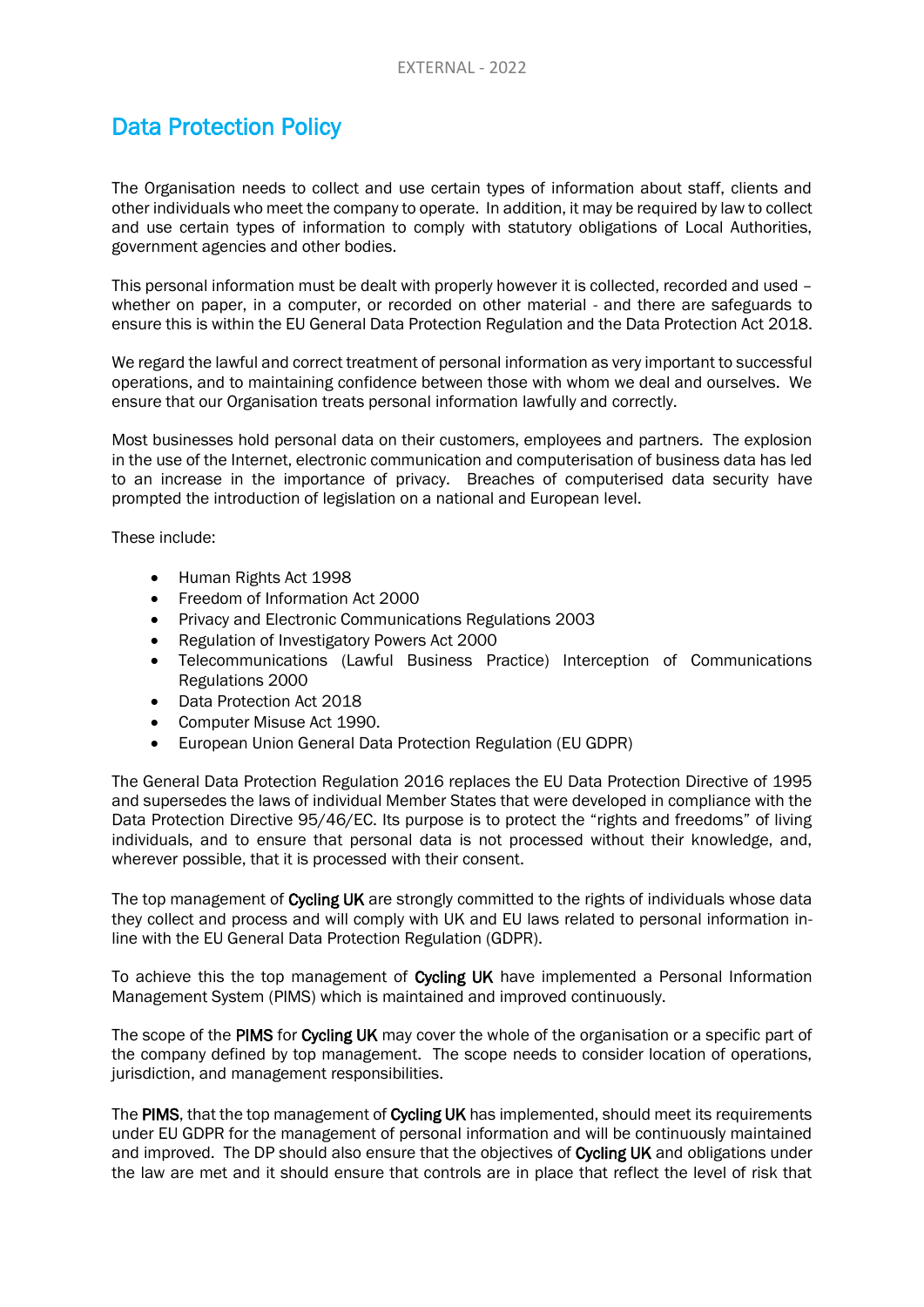Cycling UK is willing to accept. In addition, the DP should ensure that Cycling UK is able to meet all the regulatory, statutory and contractual obligations that are applicable. Most importantly the DP must enable Cycling UK to protect the interests of individuals and all other relevant stakeholders.

To comply with the requirements of GDPR Cycling UK will:

- process personal information only where this is strictly necessary for legitimate organisational purposes
- collect only the minimum personal information required for these purposes and not process excessive amounts of personal information
- provide clear information to individuals about how their personal information will be used and who will be using the information
- only process relevant and adequate personal information
- process personal information fairly and lawfully
- keep all personal information secure
- maintain an inventory of the categories of personal information that is processed
- ensure they keep personal information accurate and up to date
- retain personal information only for as long as is necessary for legal or regulatory reasons or, for legitimate organisational purposes
- respect individuals' rights in relation to their personal information as defined in the GDPR.
- only transferring personal information outside the EU Member States in circumstances where it can be adequately protected and aligned with EU GDPR Regulations
- Only apply exemptions permitted by data protection legislation;
- Develop and implement a DP to enable the policy to be implemented
- Identify internal and external stakeholders and the degree to which these stakeholders are involved in the governance of Cycling UK DP
- Identify staff with specific responsibility and accountability for the ongoing maintenance and support of the DP.

# Notification to the Information Commissioners Office (ICO)

Cycling UK has notified the Information Commissioner that it is a data controller and/or processor and that it processes personal data. Cycling UK has identified and recorded all the personal data that it processes in the Data Register.

A record of notification to the ICO is retained by Data Protection Officer on the companies Office 365 SharePoint site and the ICO Notification Handbook is used as the authoritative guidance for notification. This notification is reviewed annually, and update notifications issued accordingly.

The Data Protection Officer is responsible for reviewing the details of notification to ensure that any changes to the way Cycling UK processes or controls personal data is (as determined by changes to the Data Register and following management review) are referred to the ICO. Additional requirements for notification may also arise from Personal Data Impact Assessments.

The policy applies to all Employees and Processors of Cycling UK such as outsourced suppliers. Any breach of the GDPR or this DP will be considered as a breach of the disciplinary policy and could also be considered a criminal offence, potentially resulting in prosecution.

All third parties working with or for (Company Name), and who have or may have access to personal information, will be expected to comply with this policy. All third parties who require access to personal data will be required to sign a confidentiality agreement before access is permitted. This agreement will ensure that the third party has the same legal obligations as (Company Name). This will also include an agreement that Cycling UK can audit compliance with the agreement.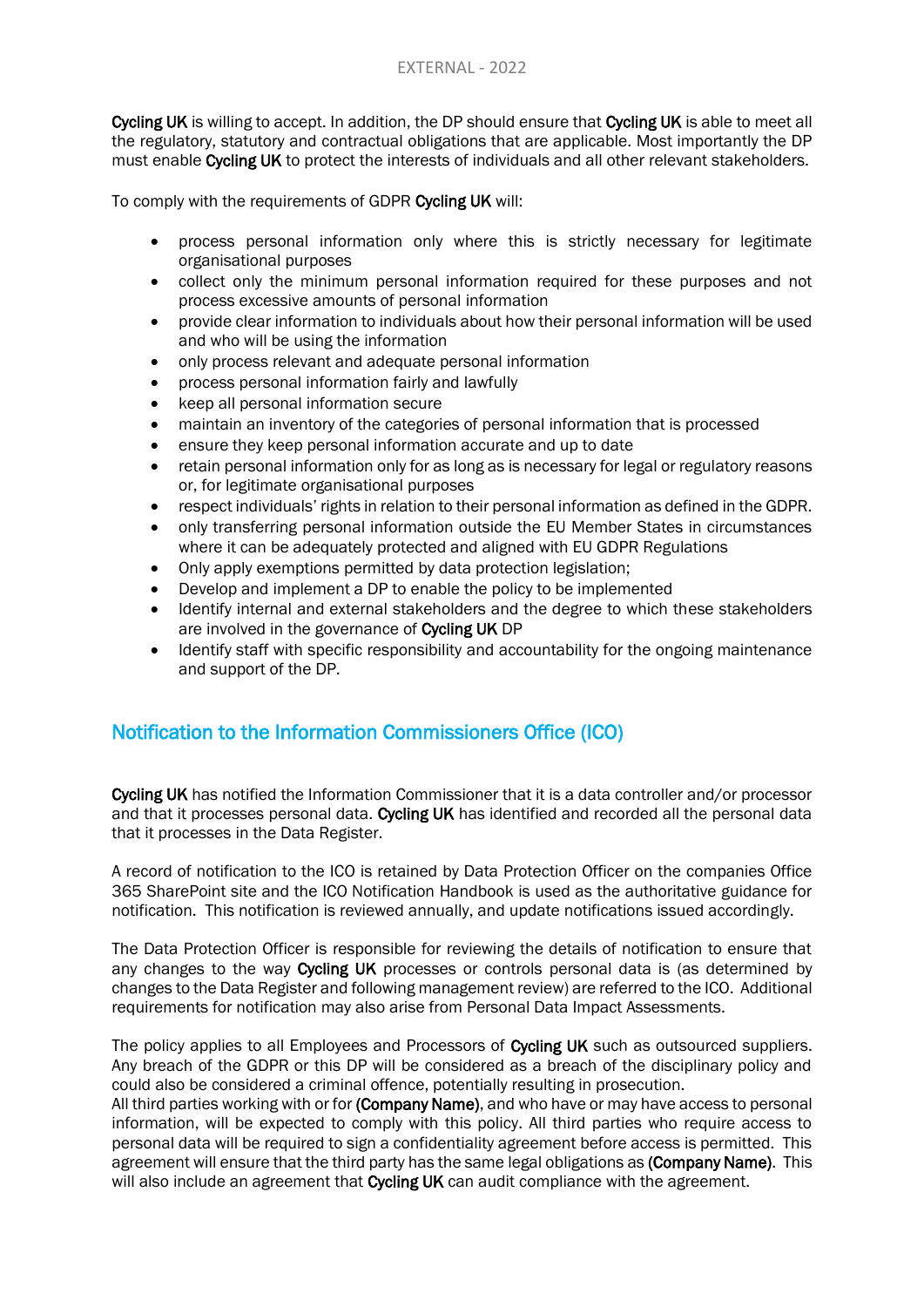GDPR will apply to all controllers that are established in the EU (European Union) who process the personal data of data subjects, in the context of that establishment. It will also apply to controllers outside of the EU that process personal data to offer goods and services or monitor the behaviour of data subjects who are resident in the EU.

The location, for the purposes of GDPR, of any data controller located in the EU will be the place where the controller makes the key decisions related to the data processing purpose. This is likely to be Cycling UK HQ.

Any data controller that is not located within the EU, will be required to have to appoint a representative in a location that is under the jurisdiction that applies to the data that is being used to act on behalf of the controller and engage with the appropriate supervisory authorities for that location.

# Key Definitions

Personal data – this is defined as any information relating to an identified or identifiable natural person ('data subject'); an identifiable natural person is one who can be identified, directly or indirectly, in particular by reference to an identifier such as a name, an identification number, location data, an online identifier or to one or more factors specific to the physical, physiological, genetic, mental, economic, cultural or social identity of that natural person.

Special categories of personal data – personal data revealing racial or ethnic origin, political opinions, religious or philosophical beliefs, or trade-union membership, and the processing of genetic data, biometric data for uniquely identifying a natural person, data concerning health or data concerning a natural person's sex life or sexual orientation.

Data controller – the natural or legal person, public authority, agency or other body which, alone or jointly with others, determines the purposes and means of the processing of personal data; where the purposes and means of such processing are determined by Union or Member State law, the controller or the specific criteria for its nomination may be provided for by Union or Member State law.

# Data subject – any living individual who is the subject of personal data held by an organisation.

Processing – any operation or set of operations which is performed on personal data or on sets of personal data, whether by automated means, such as collection, recording, organisation, structuring, storage, adaptation or alteration, retrieval, consultation, use, disclosure by transmission, dissemination or otherwise making available, alignment or combination, restriction, erasure or destruction.

Profiling – is any form of automated processing of personal data intended to evaluate certain personal aspects relating to a natural person, or to analyse, or predict that person's performance at work, economic situation, location, health, personal preferences, reliability, or behaviour. This definition is linked to the right of the data subject to object to profiling and a right to be informed about the existence of profiling, of measures based on profiling and the envisaged effects of profiling on the individual.

Personal data breach – a breach of security leading to the accidental, or unlawful, destruction, loss, alteration, unauthorised disclosure of, or access to, personal data transmitted, stored or otherwise processed. There is an obligation on the controller to report personal data breaches to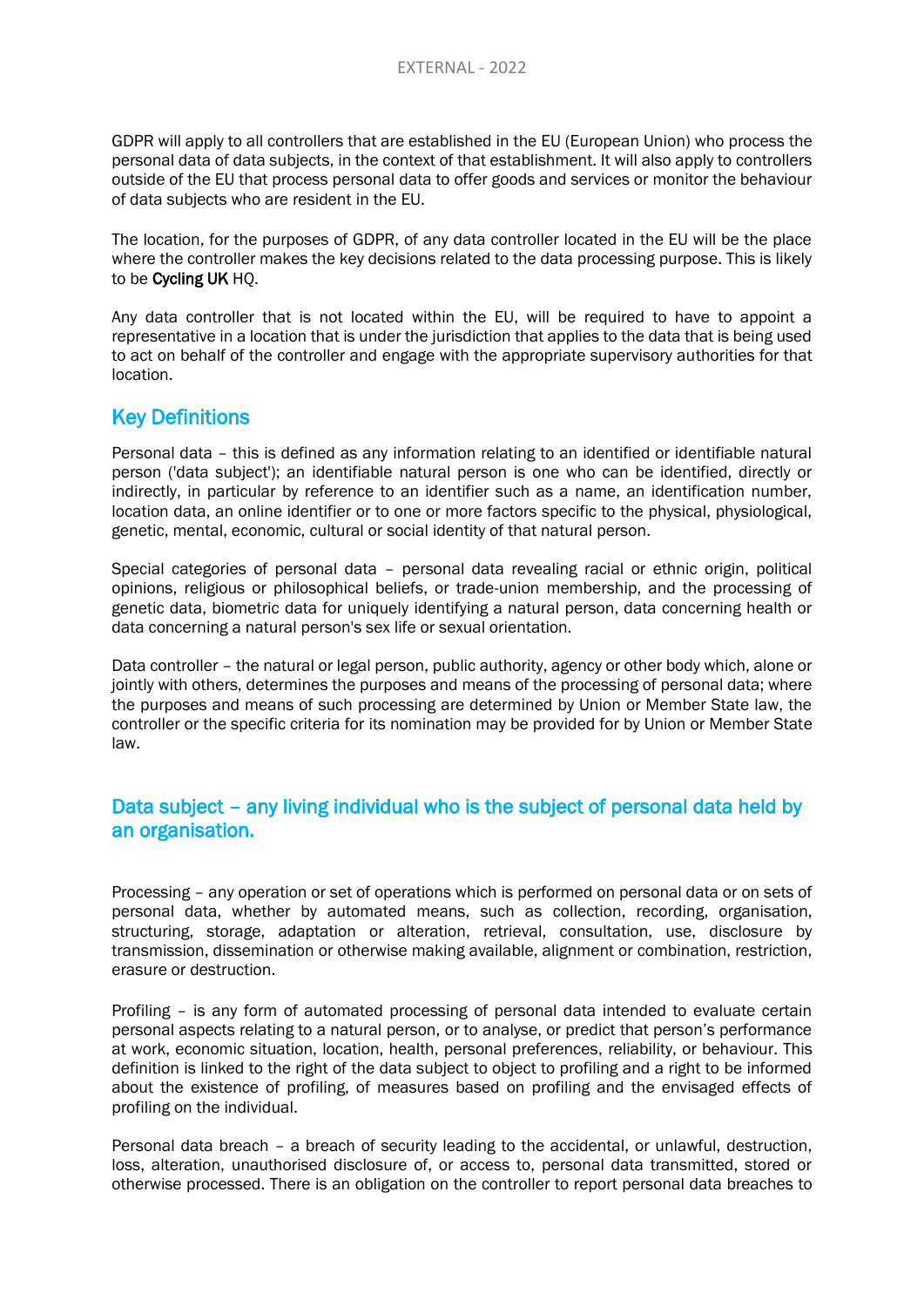the supervisory authority and where the breach is likely to adversely affect the personal data or privacy of the data subject.

Data subject consent - means any freely given, specific, informed and unambiguous indication of the data subject's wishes by which he or she, by a statement or by a clear affirmative action, signifies agreement to the processing of personal data.

Child – the GDPR defines a child as anyone under the age of 16 years old. The processing of personal data of a child under 13 years of age is only lawful if parental or custodian consent has been obtained.

Third party – a natural or legal person, public authority, agency or body other than the data subject, controller, processor and persons who, under the direct authority of the controller or processor, are authorised to process personal data.

Filing system – any structured set of personal data which is accessible according to specific criteria, whether centralised, decentralised or dispersed on a functional or geographical basis.

# Company Responsibilities

Cycling UK is both a data controller and data processor as defined under the GDPR. Senior Management and all those in managerial or supervisory roles throughout Cycling UK are responsible for developing and encouraging good information handling practices within the organisation; responsibilities are set out in individual job descriptions.

A Data Protection Officer, a member of the senior management team, is accountable to the top management of Cycling UK for the management of personal information within Cycling UK and for ensuring that compliance with data protection legislation and good practice can be demonstrated. This accountability includes the development and implementation of the DP and security and risk management to ensure compliance.

Cycling UK has appointed a suitably qualified and experienced Data Protection Officer (DPO) who responsible for day to day compliance with this policy. The DPO is responsible for ensuring that Cycling UK complies with the GDPR in relation to all aspects of data processing. The DPO has direct responsibility for policy and procedures, including Subject Access Requests. The DPO is also the person to whom all staff will go to seek guidance regarding GDPR compliance.

It should be noted that compliance with GDPR requirements remains the responsibility of all staff who process or control personal information for (Company Name). All members of staff employed by Cycling UK are also responsible for ensuring that any personal data that is about them that is supplied by them to Cycling UK is accurate and up-to-date.

The Training Policy (DP02. Data Protection Training Policy) defines specifically what training is required for all staff, including specific roles.

### Risk Assessment in relation to GDPR

Cycling UK needs to ensure that it is aware of any risks associated with the processing of all types of personal information. A Risk Assessment procedure has been implemented and is used by Cycling UK to assess any risk to individuals during processing of their personal information. Assessments will also be completed by Cycling UK for any processing that is undertaken on their behalf by any third-party organisation. Cycling UK will also, through the application of the Risk Assessment procedure, ensure that any identified risks are managed appropriately to reduce the risk of non-compliance.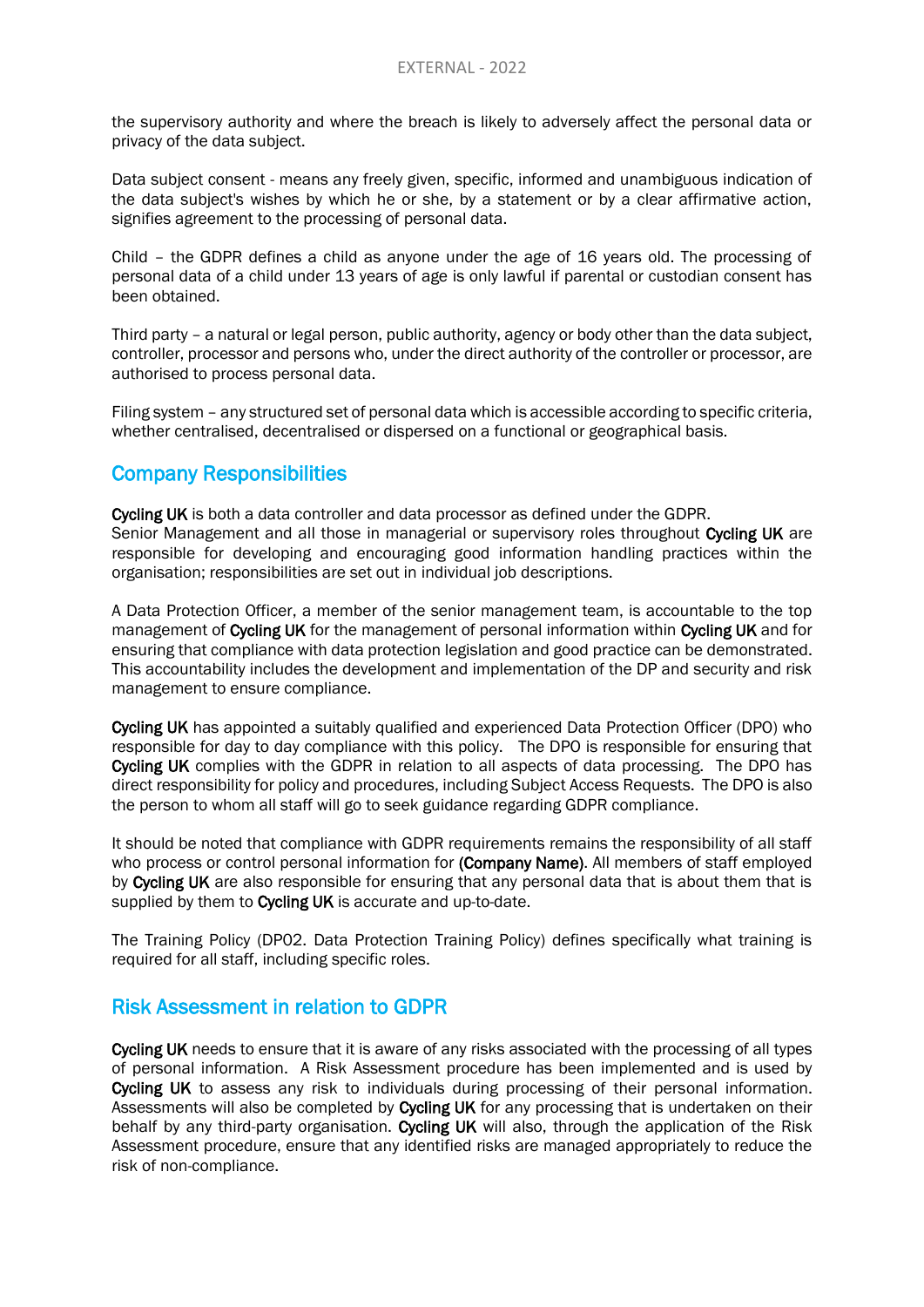Where processing of personal information may result in a high risk to the "rights and freedoms" of natural persons, Cycling UK shall complete a data protection impact assessment, prior to conducting the processing, to ensure the personal information is protected. This assessment may also be used to apply to several similar processing scenarios with a similar level of risk.

Where, because of a Data Protection Impact Assessment, Cycling UK will process personal information in a manner that may cause damage and/or distress to the data subjects, the DPO must review the process before **Cycling UK** proceeds to process the information. If the DPO decides that there are significant risks to the data subject he will escalate to the ICO for final guidance. The organisation shall apply selected controls for the ISO 27001 Annex A to reduce risk. This should also reference (Company Name)' risk acceptance criteria and the requirements of the GDPR.

# Principles of Data Protection

Any processing of personal data must be conducted done in accordance with the following data protection principles of the Regulation, and Cycling UK ' policies and procedures within the DP will ensure compliance.

Personal data must be processed lawfully, fairly and transparently.

The GDPR introduces the requirement for transparency whereby the controller has transparent and easily accessible policies relating to the processing of personal data and the exercise of individuals' "rights and freedoms".

Information must be communicated to the data subject in an intelligible form using clear and plain language.

The specific information that must be provided to the data subject must as a minimum include:

- the identity and the contact details of the controller and, if any, of the controller's representative;
- the contact details of the Data Protection Officer, where applicable;
- the purposes of the processing for which the personal data are intended as well as the legal basis for the processing;
- the period for which the personal data will be stored;
- the existence of the rights to request access, rectification, erasure or to object to the processing;
- the categories of personal data concerned;
- the recipients or categories of recipients of the personal data, where applicable;
- where applicable, that the controller intends to transfer personal data to a recipient in a third country and the level of protection afforded to the data;
- any further information necessary to guarantee fair processing.

Personal data can only be collected for specified, explicit and legitimate purposes. Data obtained for specified purposes must not be used for a purpose that differs from those formally notified to the Information Commissioner as part of Cycling UK ' GDPR registration.

Personal data must be adequate, relevant and limited to what is necessary for processing. The Data Protection Officer is responsible for ensuring that information, which is not strictly necessary for the purpose for which it is obtained, is not collected.

All data collection methods (electronic or paper-based), including data collection requirements in new information systems, must be approved by the Data Protection Officer and approval recorded.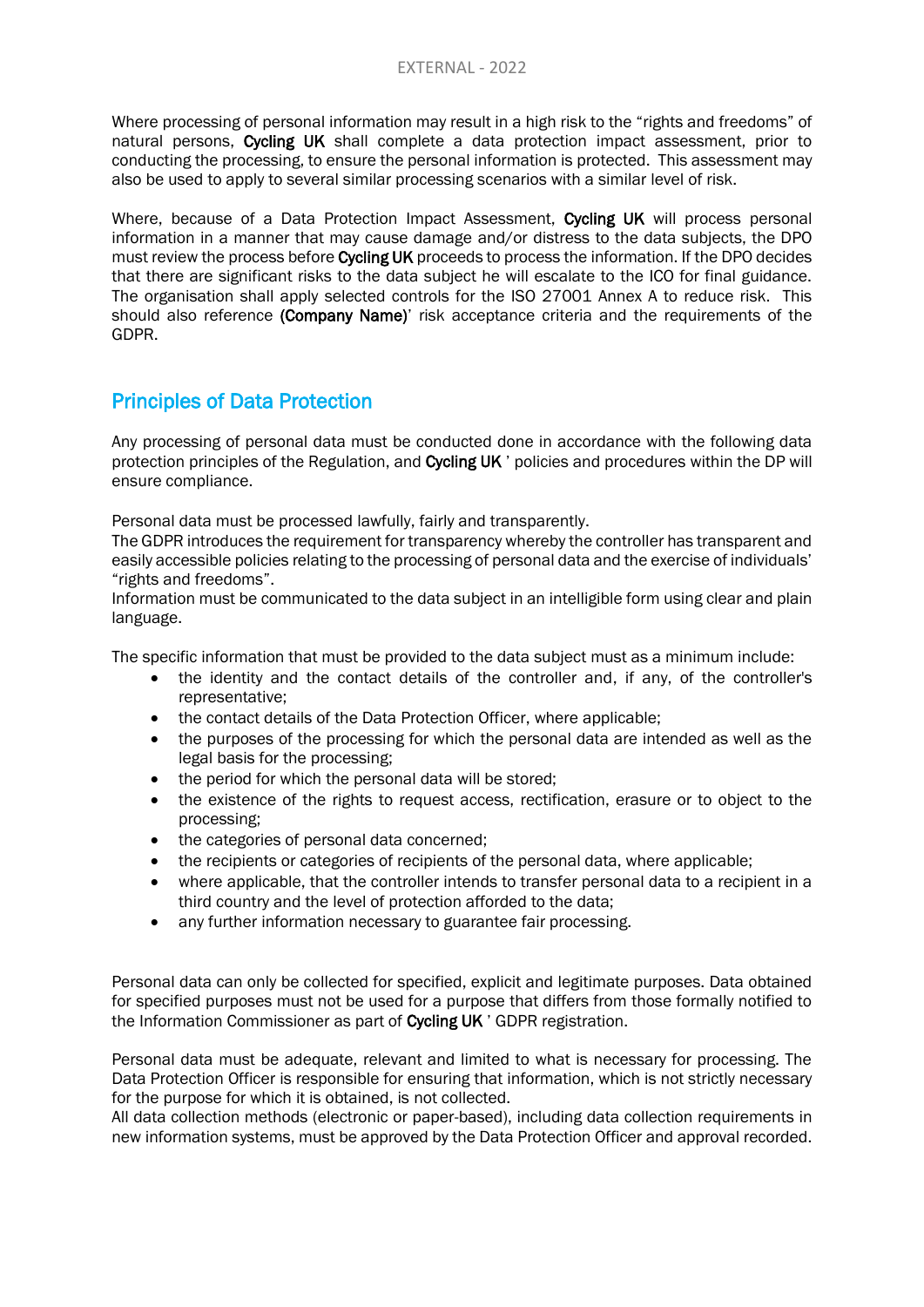The Data Protection Officer will ensure that all data collection methods are reviewed annually by internal audit or external experts to ensure that collection continues to be adequate, relevant and not excessive.

The DPO is responsible for ensuring that any data that is shown to have been obtained excessively or is not specifically required by Cycling UK, is securely deleted or destroyed in line with the Data Protection & Storage Media Procedure.

# Other Considerations

Personal data must be accurate and kept up to date.

Data that is kept for a long time must be reviewed and updated as necessary. Any data that is inaccurate or likely to be inaccurate must be removed.

Top management is responsible for ensuring that all staff are trained in the importance of collecting accurate data and maintaining it.

All individuals are responsible for ensuring that any data held by Cycling UK is accurate and up-todate. Any data submitted by an individual to a company, such as via a registration form, will be accurate at the time of receipt.

Employees or other individuals should notify Cycling UK of any changes in personal information to ensure personal information is kept up to date. Instructions for updating records are contained in the company's Data Protection Management System and in its Public Privacy Statement. It is the responsibility of Cycling UK to ensure that any notification of changes to personal information is implemented.

The DPO is responsible for ensuring that all necessary actions are taken to ensure personal information is accurate and up to date. This should also consider the volume of data collected, the speed with which it might change and any other relevant factors.

The DPO will review, at least once a year, all the personal data processed by Cycling UK, held in the Data Register. The DPO will note any data that is no longer required in the context of the registered purpose and will ensure that it is appropriately removed and securely disposed of in line with the Data Protection & Storage Media Handling Procedure.

If a third-party organisation has provided inaccurate or out-of-date personal information, the DPO is responsible for informing them that the personal information is inaccurate and/or out-of-date and advise them that the information should no longer be used. The DPO should also ensure that any correction to the personal information is passed on to the third party.

### Personal Data Considerations

Personal data must be kept in a form such that the data subject can be identified only if is necessary for processing.

Where personal data is retained beyond the processing date, it will be minimised to protect the identity of the data subject in the event of a data breach.

Personal data will be retained in line with the retention of records procedure and, once its retention date is passed, it must be securely destroyed as set out in this procedure. (DP06. Retention of Records)

The DPO must specifically approve any data retention that exceeds the retention periods defined in the Retention of Records procedure, (DP06. Retention of Records) and must ensure that the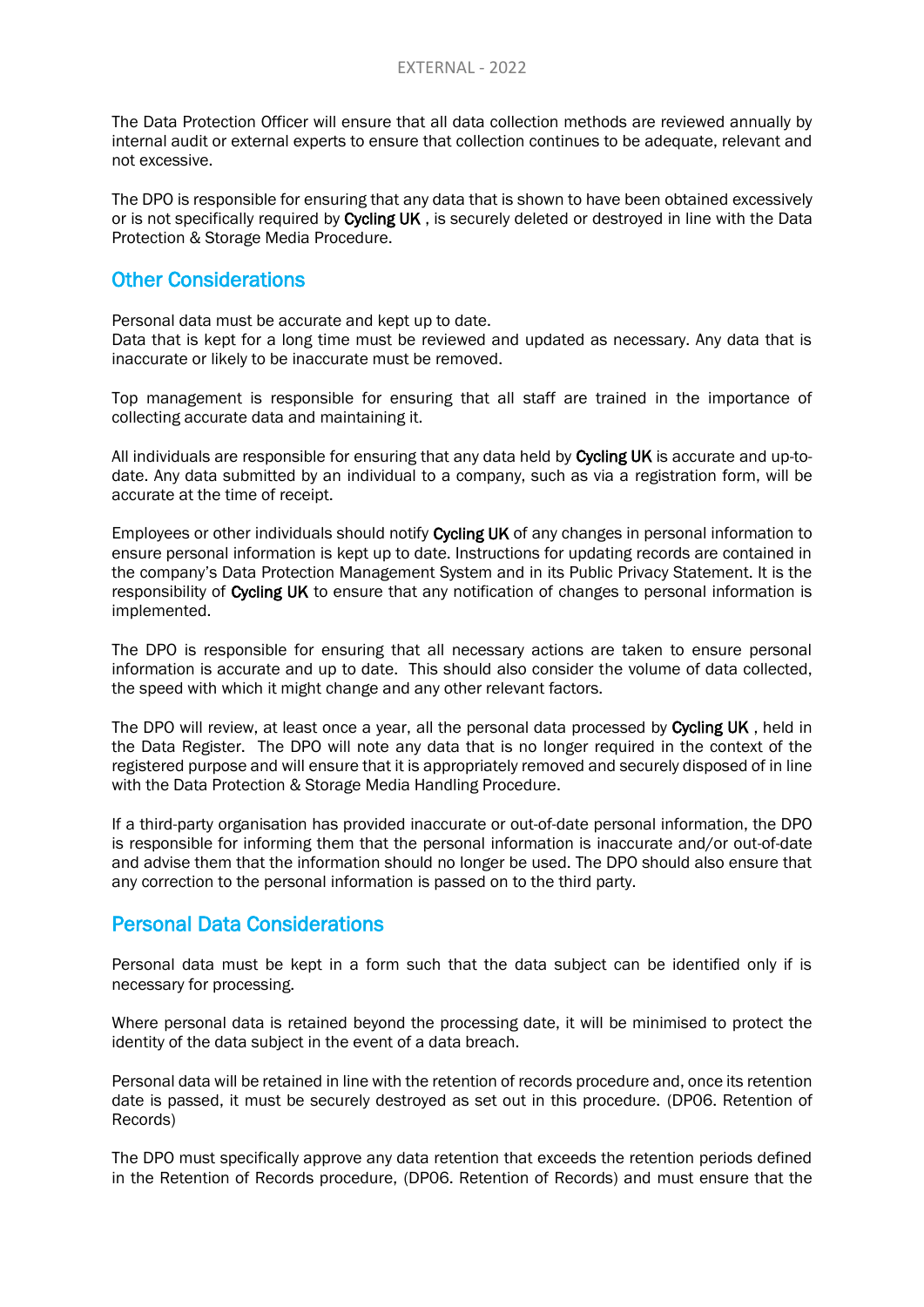justification is clearly identified and in line with the requirements of the data protection legislation. This approval must be written.

### Personal data must be processed in a manner that ensures its security

Appropriate technical and organisational measures shall be taken against unauthorised or unlawful processing of personal data and against accidental loss or destruction of, or damage to, personal data. These controls have been selected based on identified risks to personal data, and the potential for damage or distress to individuals whose data is being processed. Security controls will be subject to audit and review.

Cycling UK compliance with this principle is contained in its Information Security Management System (ISMS), which has been developed in line with ISO/IEC 27001:2013 and the information security policy set out in - (ICT Security Policy).

Personal data shall not be transferred to a country or territory outside the European Union Member States unless that country or territory ensures an adequate level of protection for the 'rights and freedoms' of data subjects in relation to the processing of personal data.

The transfer of personal data outside of the EU Member States is prohibited unless one or more of the specified safeguards or exceptions apply.

### **Safeguards**

An assessment of the adequacy by the data controller considering the following factors:

- the nature of the information being transferred:
- the country or territory of the origin, and destination, of the information;
- how the information will be used and for how long;
- the laws and practices of the country of the transferee, including relevant codes of practice and international obligations; and

• the security measures that are to be taken about the data in the overseas location. (This is a UK-specific option.)

### Binding corporate rules

Cycling UK may adopt approved Binding Corporate Rules for the transfer of data outside the EU Member States. This requires submission to the relevant Supervisory Authority for approval of the rules that Cycling UK is seeking to rely upon.

### Model contract clauses

Cycling UK may adopt approved model contract clauses for the transfer of data outside of the EU Member States. If Cycling UK adopts the model contract clauses approved by the relevant Supervisory Authority, there is an automatic recognition of adequacy.

### **Exceptions**

In the absence of an adequacy decision, including binding corporate rules, for the transfer of personal data to a third country, or an international organisation, it shall take place only on one of the following conditions:

• the data subject has explicitly consented to the proposed transfer, after having been informed of the possible risks of such transfers for the data subject due to the absence of an adequacy decision and appropriate safeguards;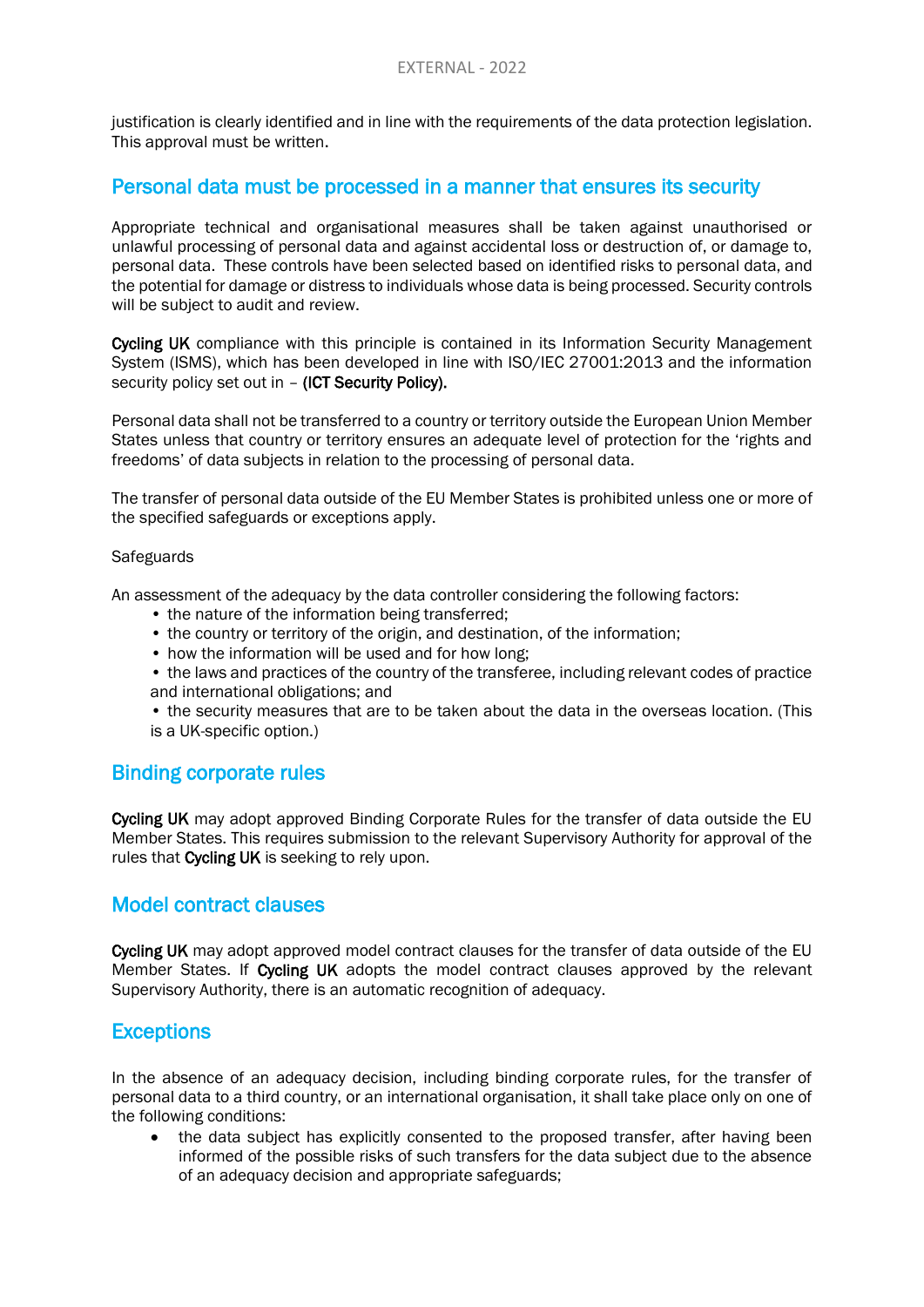- the transfer is necessary for the performance of a contract between the data subject and the controller or the implementation of pre-contractual measures taken at the data subject's request;
- the transfer is necessary for the conclusion or performance of a contract concluded in the interest of the data subject between the controller and another natural or legal person;
- the transfer is necessary for important reasons of public interest;
- the transfer is necessary for the establishment, exercise or defence of legal claims;
- the transfer is necessary to protect the vital interests of the data subject or of other persons, where the data subject is physically or legally incapable of giving consent;
- the transfer is made from a register which according to Union or Member State law is intended to provide information to the public and which is open to consultation either by the public in general or by any person who can demonstrate a legitimate interest, but only to the extent that the conditions laid down in Union or Member State law for consultation are fulfilled in the particular case.

A list of countries that satisfy the adequacy requirements of the Commission are published in the Official Journal of the European Union and in the GDPR 2016.

# **Accountability**

The GDPR states that the controller is not only responsible for ensuring compliance but for demonstrating that each processing operation complies with the requirements of the GDPR. As a result, controllers are required to keep all necessary documentation of all processing operations and implement appropriate security measures. They are also responsible for completing Data Processing Impact Assessments (DPIAs), complying with requirements for prior notifications, or approval from supervisory authorities and ensuring a DPO is appointed if required.

# Data subjects' rights

Data subjects have the following rights regarding data processing, and the data that is recorded about them:

- To make subject access requests regarding the nature of information held and to whom it has been disclosed.
- To prevent processing likely to cause damage or distress.
- To prevent processing for purposes of direct marketing.
- To be informed about the mechanics of automated decision-taking process that will significantly affect them.
- Not to have significant decisions that will affect them taken solely by automated process.
- To sue for compensation if they suffer damage by any contravention of the GDPR.
- To act to rectify, block, erased, including the right to be forgotten, or destroy inaccurate data.
- To request the ICO to assess whether any provision of the GDPR has been contravened.
- The right for personal data to be provided to them in a structured, commonly used and machine-readable format, and the right to have that data transmitted to another controller.
- The right to object to any automated profiling without consent.

Data subjects may make data access requests as described in the Subject Access Requests procedure, (DP05. Subject Access Requests). This procedure also describes how Cycling UK will ensure that its response to the data access request complies with the requirements of the Regulation.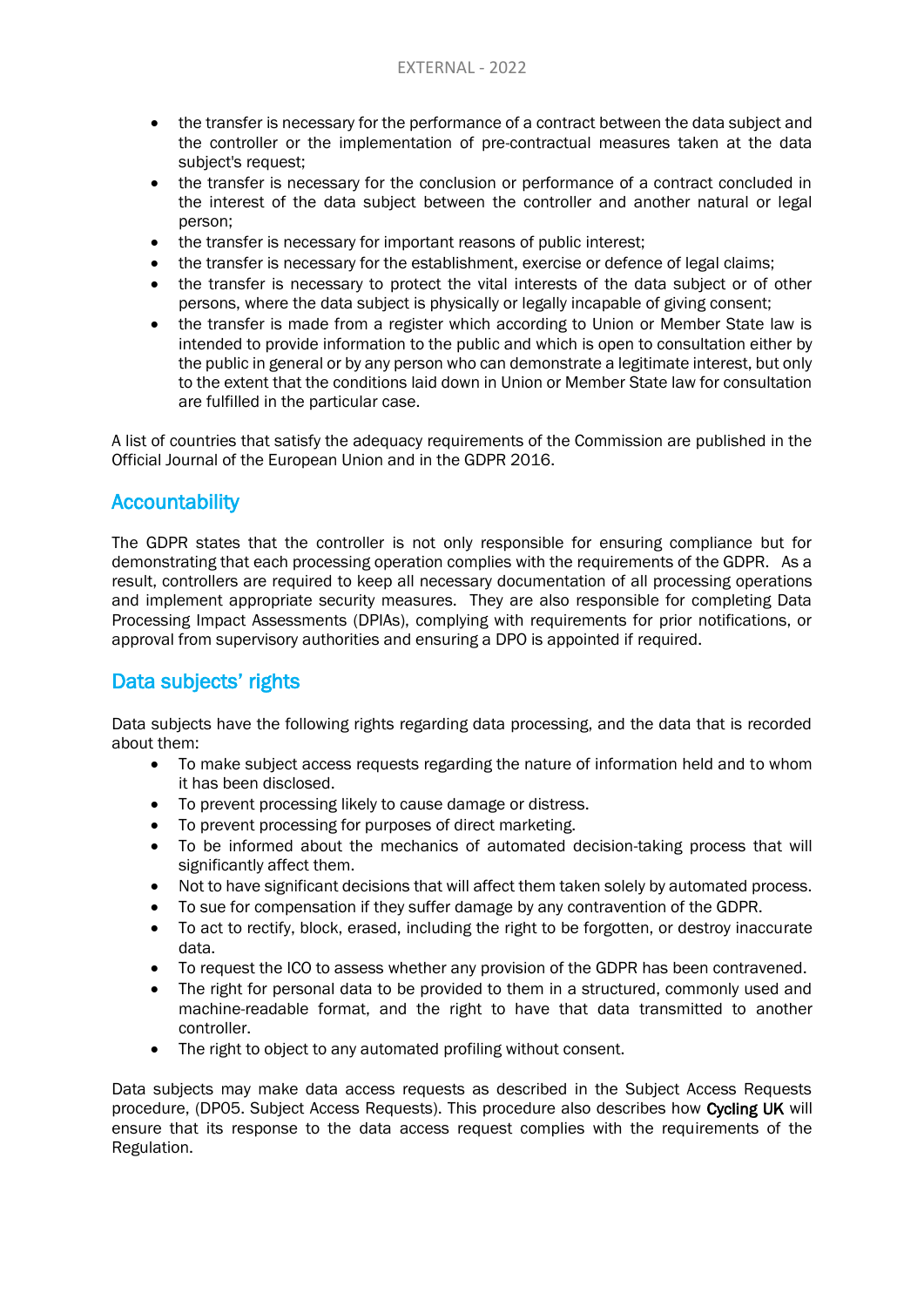# **Complaints**

A Data Subject has the right to complain to at any time to **Cycling UK** if they have concerns about how their information is used. If they wish to lodge a complaint this should be directed to the DPO following the complaints procedure using a complaint form supplied by Cycling UK.

A Data subject also has the option to complain directly to the Information Commissioners Office. Details of the options for lodging a complaint is provided by Cycling UK within Privacy Policy available on our company website.

### **Consent**

Cycling UK understands 'consent' to mean that it has been explicitly and freely given, specific, informed and unambiguous indication of the data subject's wishes by which he or she by statement, or by a clear affirmative action, signifies agreement to the processing of personal data relating to him or her. The consent of the data subject can be withdrawn at any time.

In addition, Cycling UK understands 'consent' to mean that the data subject has been fully informed of the intended processing and has signified their agreement, while in a fit state of mind to do so and without pressure being exerted upon them. Consent obtained under duress or based on misleading information will not be a valid basis for processing. There must be some active communication between the parties which demonstrate active consent. Consent cannot be inferred from non-response to a communication. For sensitive data, explicit written consent (DP22. Data Subject Consent Form) of data subjects must be obtained unless an alternative legitimate basis for processing exists.

Consent to process personal and sensitive data is obtained routinely by Cycling UK using standard consent documents [DP03. Consent Procedure]. This may be through a contract of employment or during induction.

Where Cycling UK provides online services to children, parental, or custodial authorisation must be obtained. This requirement applies to children under the age of 16 (unless the Member State has made provision for a lower age limit – which may be no lower than 13.

# Data Security

All Cycling UK Staff that are responsible for any personal data which Cycling UK holds and must keep it secure to ensure that it is not disclosed under any conditions to any third party unless that third party has been specifically authorised by Cycling UK to receive that information and has entered into a Confidentially or Information Sharing Agreement available on the Data Protection Management System .

All personal data should be accessible only to those who need to use it, and access may only be granted in line with the Access Control Policy. You should form a judgment based upon the sensitivity and value of the information in question, but personal data must be kept:

- in a lockable room with controlled access; and/or
- in a locked drawer or filing cabinet; and/or
- if computerised, it must be password protected in line with the Access Control Policy;
- stored on encrypted removable media in line with the Data Protection & Storage Media Handling Procedure.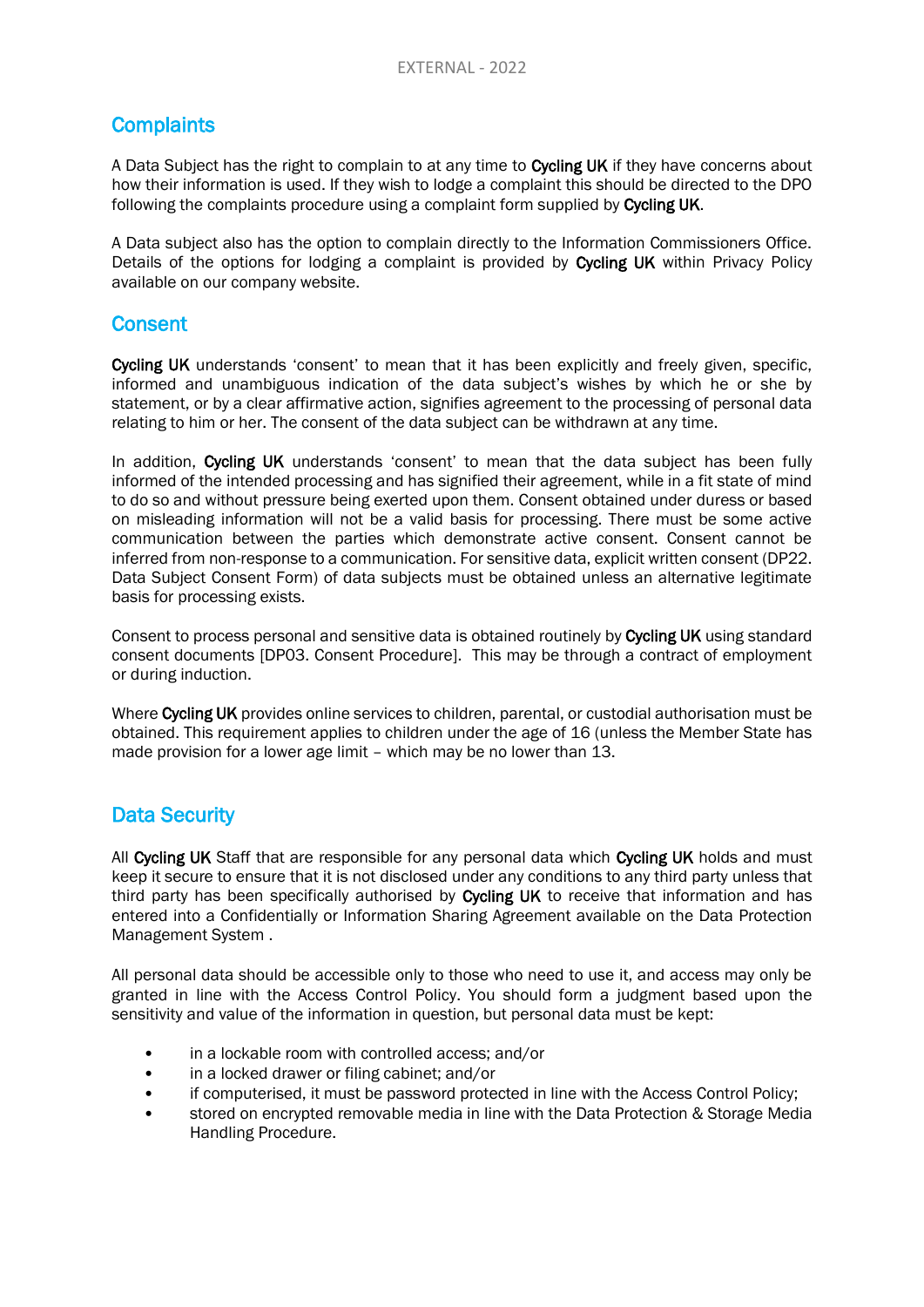Care must be taken to ensure that PC screens and terminals are not visible except to authorised Staff of Cycling UK. All Staff must sign up to the Acceptable Use Policy before they are given access to organisational information of any sort.

Manual records may not be left where they can be accessed by unauthorised personnel and may not be removed from business premises without explicit written authorisation. As soon as manual records are no longer required for day-to-day client support, they must be removed from secure archiving in line with Record Disposal Policy which can be found under the Information Security section of the company's Management System.

Personal data may only be deleted or disposed of in line with the Data Retention Procedure DP06 Retention of Records. Manual records that have reached their retention date are to be shredded and disposed of as 'confidential waste'. Hard drives of redundant PCs are to be removed and immediately destroyed as required by Data Protection & Storage Media Handling Procedure before disposal. Because of the increased risk all Staff must be specifically authorised to process data off-site.

# Rights of access to data

Data subjects have the right to access any personal data (i.e. data about them) which is held Cycling UK in electronic format and manual records which form part of a relevant filing system. This includes the right to inspect confidential personal references received by Cycling UK, and information obtained from third-party organisations about that person. Subject Access Requests are dealt with as described in DP05. Subject Access Request.

### Disclosure of data

Cycling UK must ensure that personal data is not disclosed to unauthorised third parties which includes family members, friends, government bodies, and in certain circumstances, the Police. All Employees/Staff should exercise caution when asked to disclose personal data held on another individual to a third party [and will be required to attend specific training that enables them to deal effectively with any such risk]. It is important to bear in mind whether disclosure of the information is relevant to, and necessary for, the conduct of Cycling UK ' business.

GDPR permits several exemptions where certain disclosure without consent is permitted, if the information is requested for one or more of the following purposes:

- to safeguard national security;
- prevention or detection of crime including the apprehension or prosecution of offenders;
- assessment or collection of tax duty;
- discharge of regulatory functions (includes health, safety and welfare of persons at work);
- to prevent serious harm to a third party;
- to protect the vital interests of the individual, this refers to life and death situations.

All requests to provide data for one of these reasons must be supported by appropriate paperwork and all such disclosures must be specifically authorised by the Data Protection Officer.

### Retention and disposal of data

Personal data may not be retained for longer than it is required. Once a member of staff has left Cycling UK, it may not be necessary to retain all the information held on them. Some data will be